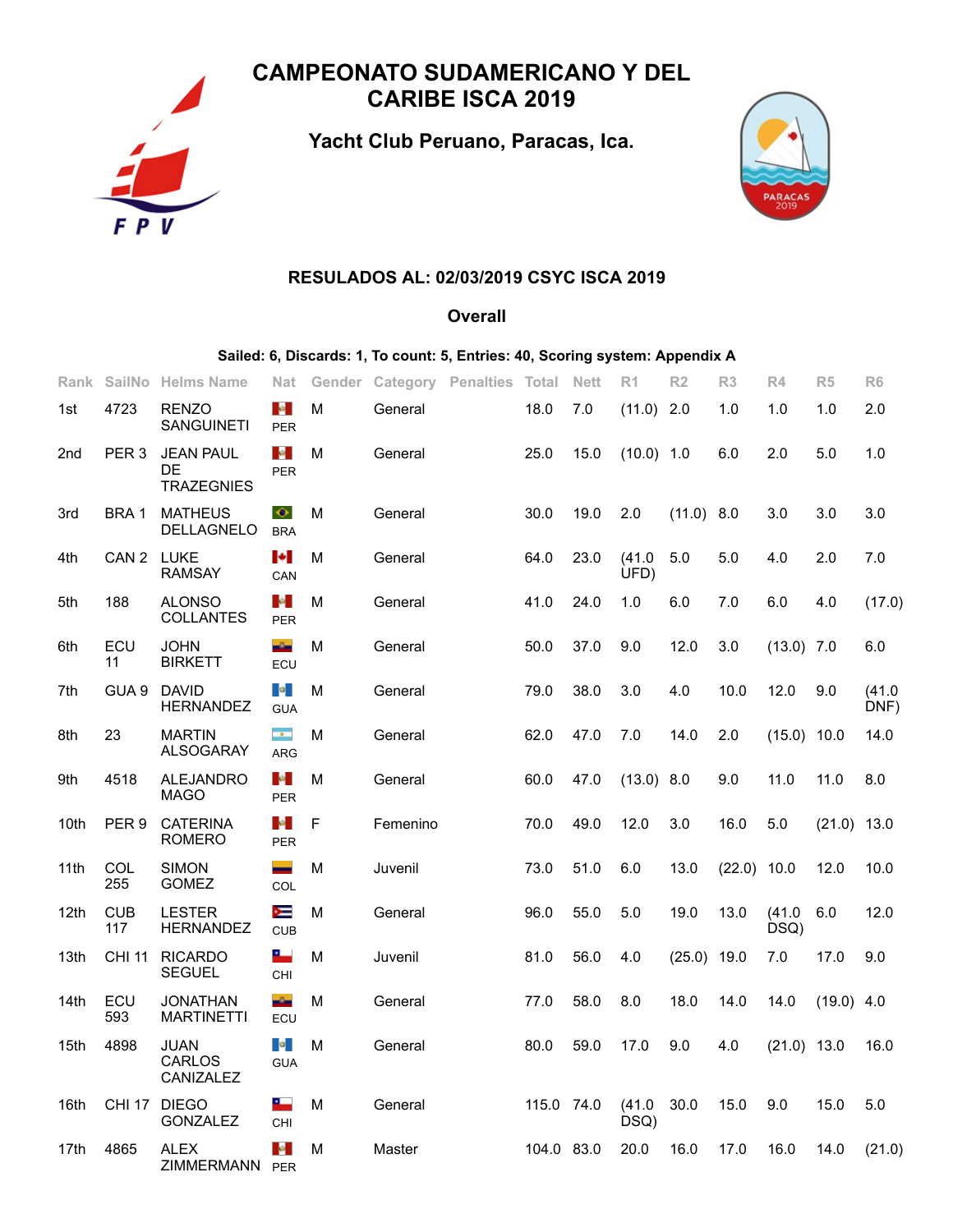| Rank |                   | SailNo Helms Name                                | Nat                                       |   | Gender Category Penalties Total Nett |            |                   | R <sub>1</sub> | R <sub>2</sub>     | R3                 | R4                 | R <sub>5</sub>     | R <sub>6</sub>     |
|------|-------------------|--------------------------------------------------|-------------------------------------------|---|--------------------------------------|------------|-------------------|----------------|--------------------|--------------------|--------------------|--------------------|--------------------|
| 18th | <b>CUW</b><br>3   | <b>DARIUS</b><br><b>BERENOS</b>                  | ∸<br><b>CUW</b>                           | M | Juvenil                              | 104.0 83.0 |                   | 16.0           | 15.0               | (21.0)             | 18.0               | 16.0               | 18.0               |
| 19th | CHI <sub>1</sub>  | <b>MATIAS</b><br><b>BLANCO</b>                   | ۰.<br>CHI                                 | M | General                              | 111.0 89.0 |                   | 15.0           | $(22.0)$ 18.0      |                    | 17.0               | 20.0               | 19.0               |
| 20th | <b>PUR</b><br>25  | <b>AGUSTIN</b><br>LAZARO-<br><b>LUGO</b>         | $\equiv$<br><b>PUR</b>                    | M | General                              | 122.0 91.0 |                   | 18.0           | $(31.0)$ 12.0      |                    | 20.0               | 18.0               | 23.0               |
| 21st | <b>CUW</b><br>680 | <b>JÜRGEN</b><br><b>SCHNEIDER</b>                | ∸<br><b>CUW</b>                           | M | Master                               | 121.0 95.0 |                   | 21.0           | 7.0                | 20.0               | $(26.0)$ 23.0      |                    | 24.0               |
| 22nd | 304               | <b>SANTIAGO</b><br>CANZIANI                      | <b>Sec.</b><br><b>PER</b>                 | M | General                              | 121.0 98.0 |                   | 22.0           | 10.0               | (23.0)             | 22.0               | 22.0               | 22.0               |
| 23rd | 4530              | Jose V.<br>Gutierrez                             | <b>Brazil</b><br><b>VEN</b>               | M | General                              |            | 150.0 109.0       | (41.0)<br>DNC) | 41.0<br><b>DNC</b> | 41.0<br><b>DNC</b> | 8.0                | 8.0                | 11.0               |
| 24th | <b>CHI</b><br>136 | PEDRO VERA                                       | سالا<br>CHI                               | M | General                              |            | 149.0 112.0 25.0  |                | (37.0)             | 26.0               | 19.0               | 27.0               | 15.0               |
| 25th | 284               | <b>FRANCESCA</b><br><b>BALTA</b>                 | $\mathcal{M}_\mathrm{c}$<br><b>PER</b>    | F | Femenino                             |            | 143.0 115.0 23.0  |                | 24.0               | $(28.0)$ 23.0      |                    | 25.0               | 20.0               |
| 26th | 4896              | <b>FERNANDA</b><br><b>HIGUERAS</b>               | M.<br><b>PER</b>                          | F | Juvenil -<br>Femenino                |            | 150.0 121.0 19.0  |                | 20.0               | $(29.0)$ 25.0      |                    | 28.0               | 29.0               |
| 27th | 81                | <b>ESNEIRY</b><br><b>PEREZ</b>                   | -5<br><b>DOM</b>                          | M | General                              |            | 165.0 124.0 14.0  |                | 17.0               | 11.0               | (41.0)<br>DSQ)     | 41.0<br><b>UFD</b> | 41.0<br><b>DSQ</b> |
| 28th | 4885              | <b>BRUNO</b><br><b>BROUWERS</b>                  | ∸<br><b>CUW</b>                           | M | Juvenil                              |            | 171.0 130.0 24.0  |                | 23.0               | 27.0               | (41.0)<br>DSQ)     | 29.0               | 27.0               |
| 29th | 4718              | <b>ALBERTO</b><br><b>VARILLAS</b>                | <b>SALE</b><br>PER                        | M | Juvenil                              |            | 173.0 132.0 26.0  |                | 21.0               | 31.0               | 28.0               | 26.0               | (41.0)<br>DSQ)     |
| 30th | 4528              | <b>JIM KOEHLER</b>                               | 트<br><b>USA</b>                           | M | Master                               |            | 175.0 137.0 27.0  |                | $(38.0)$ 25.0      |                    | 27.0               | 30.0               | 28.0               |
| 31st | 4712              | <b>MATEO VEGA</b>                                | $\langle \Phi \rangle$<br>PER             | M | Juvenil                              |            | 176.0 144.0 28.0  |                | $(32.0)$ 30.0      |                    | 29.0               | 32.0               | 25.0               |
| 32nd | 4565              | <b>GUSTAVO</b><br><b>GOMEZ</b><br><b>SANCHEZ</b> | M.<br>PER                                 | M | Master                               |            | 185.0 150.0 30.0  |                | 33.0               | 32.0               | 24.0               | 31.0               | (35.0)             |
| 33rd | $\mathbf 0$       | <b>MATIAS</b><br><b>PONCELL</b>                  | ۳.<br>CHI                                 | M | General                              |            | 192.0 151.0 (41.0 | DNF)           | 36.0               | 24.0               | 41.0<br><b>DNF</b> | 24.0               | 26.0               |
| 34th | 31                | CARLOS<br>GOMEZ                                  | ۰.<br>CHI                                 | M | General                              |            | 190.0 155.0 34.0  |                | 27.0               | 34.0               | 30.0               | $(35.0)$ 30.0      |                    |
| 35th | 4531              | <b>ANTONIO DE</b><br>LOR RIOS                    | $\langle \Phi \rangle$<br>PER             | M | General                              |            | 191.0 156.0 29.0  |                | 28.0               | $(35.0)$ 32.0      |                    | 34.0               | 33.0               |
| 36th | 2112              | <b>FERNANDA</b><br><b>SAN ROMAN</b>              | $\langle \Phi \rangle$<br>PER             | F | Juvenil -<br>Femenino                |            | 195.0 159.0 31.0  |                | 29.0               | 33.0               | 34.0               | $(36.0)$ 32.0      |                    |
| 37th | 4741              | <b>VANIA</b><br><b>TAMAYO</b>                    | $\langle \Phi \rangle$<br><b>PER</b>      | F | Juvenil -<br>Femenino                |            | 200.0 163.0 33.0  |                | 26.0               | $(37.0)$ 33.0      |                    | 37.0               | 34.0               |
| 38th | 4021              | <b>SELIM</b><br><b>GUVENER</b>                   | $\mathbf{C}^{\mathbf{c}}$ .<br><b>TUR</b> | M | General                              |            | 202.0 163.0 32.0  |                | $(39.0)$ 36.0      |                    | 31.0               | 33.0               | 31.0               |
| 39th | 4720              | <b>DANIEL</b><br><b>GREIF</b>                    | <b>Sec</b><br>PER                         | M | Juvenil                              |            | 216.0 178.0 35.0  |                | 34.0               | $(38.0)$ 35.0      |                    | 38.0               | 36.0               |
| 40th | 111               | <b>MATIAS</b><br><b>DUFFO</b>                    | $\mathcal{A}$<br>PER                      | M | Juvenil                              |            | 226.0 185.0 36.0  |                | 35.0               | (41.0)<br>DNF)     | 36.0               | 41.0<br><b>DNF</b> | 37.0               |